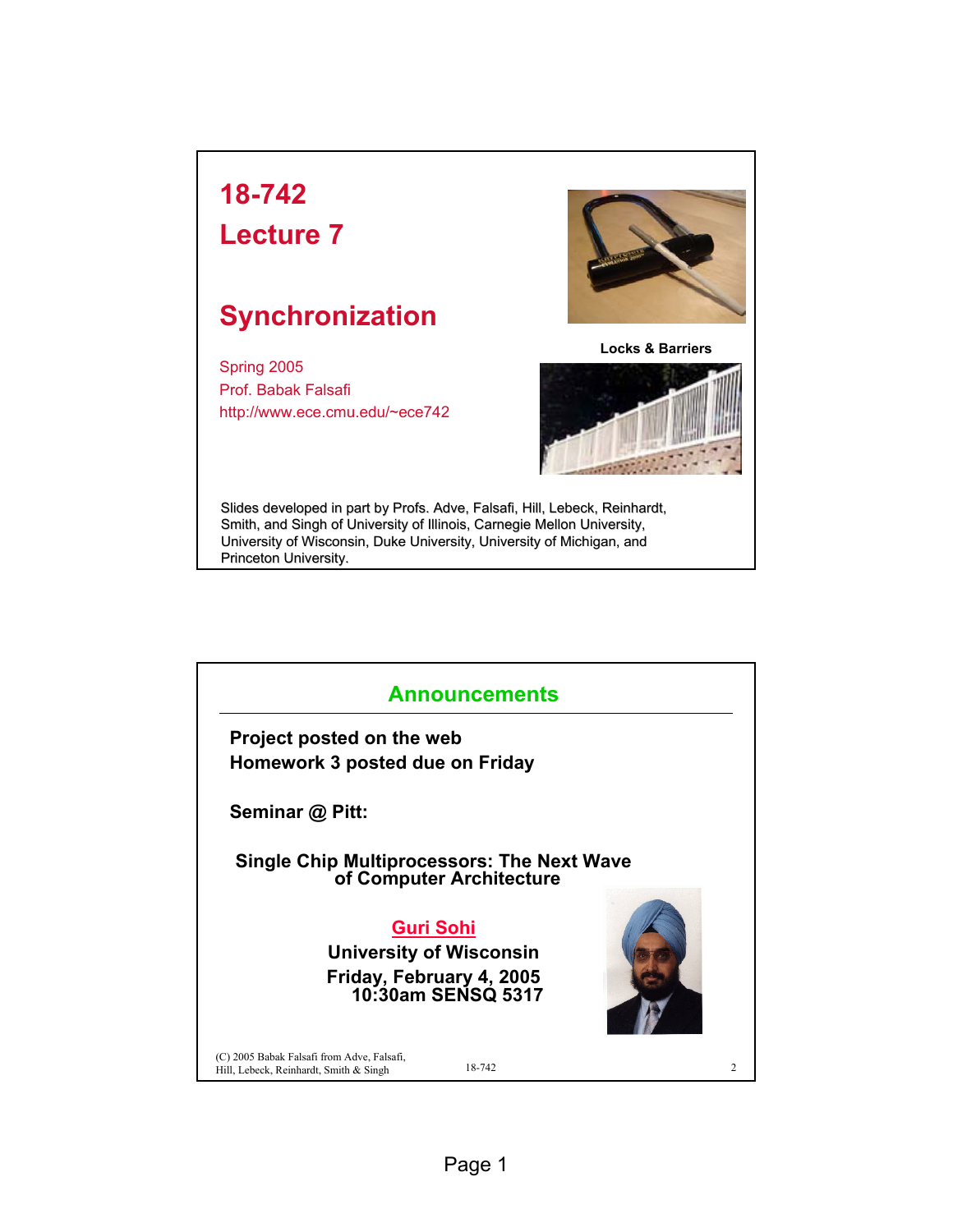

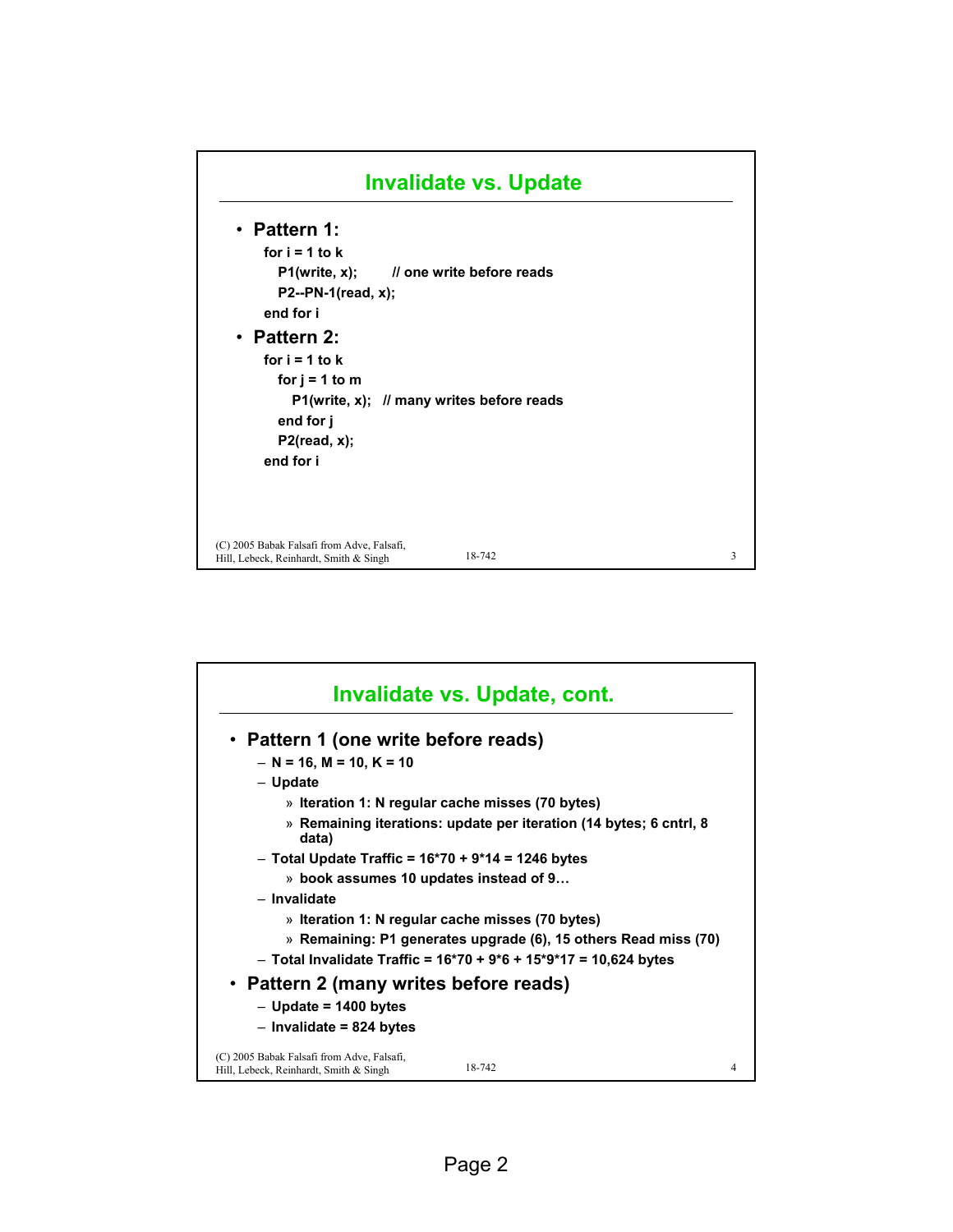

| • [Weber & Gupta, ASPLOS3]                          |                                                                 |  |
|-----------------------------------------------------|-----------------------------------------------------------------|--|
| • Read-Only                                         |                                                                 |  |
| • Migratory Objects                                 |                                                                 |  |
| - Manipulated by one processor at a time            |                                                                 |  |
| - Often protected by a lock                         |                                                                 |  |
| - Usually a write causes only a single invalidation |                                                                 |  |
| • Synchronization Objects                           |                                                                 |  |
|                                                     | - Often more processors imply more invalidations                |  |
| • Mostly Read                                       |                                                                 |  |
|                                                     | - More processors imply more invalidations, but writes are rare |  |
| • Frequently Read/Written                           |                                                                 |  |
| - More processors imply more invalidations          |                                                                 |  |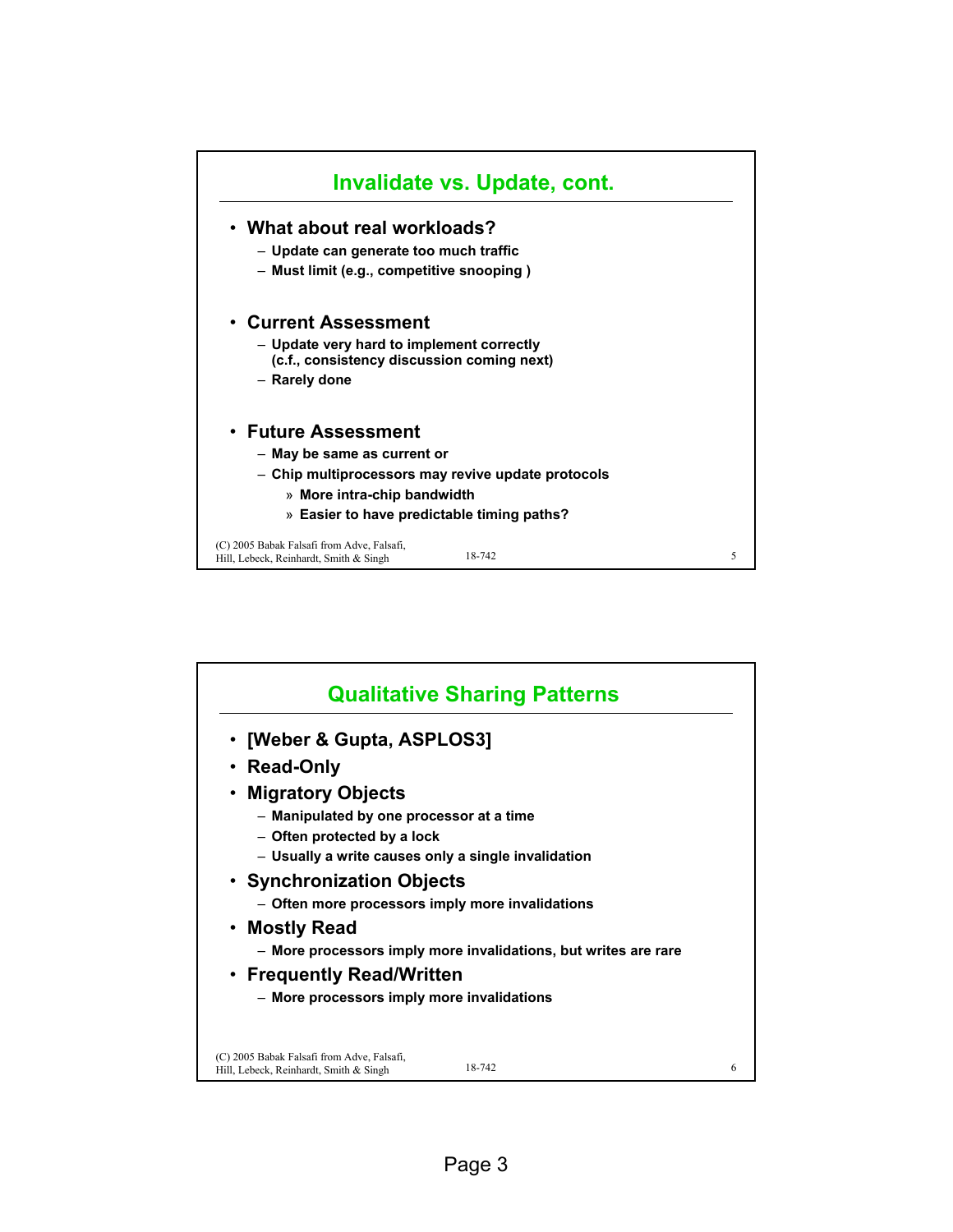

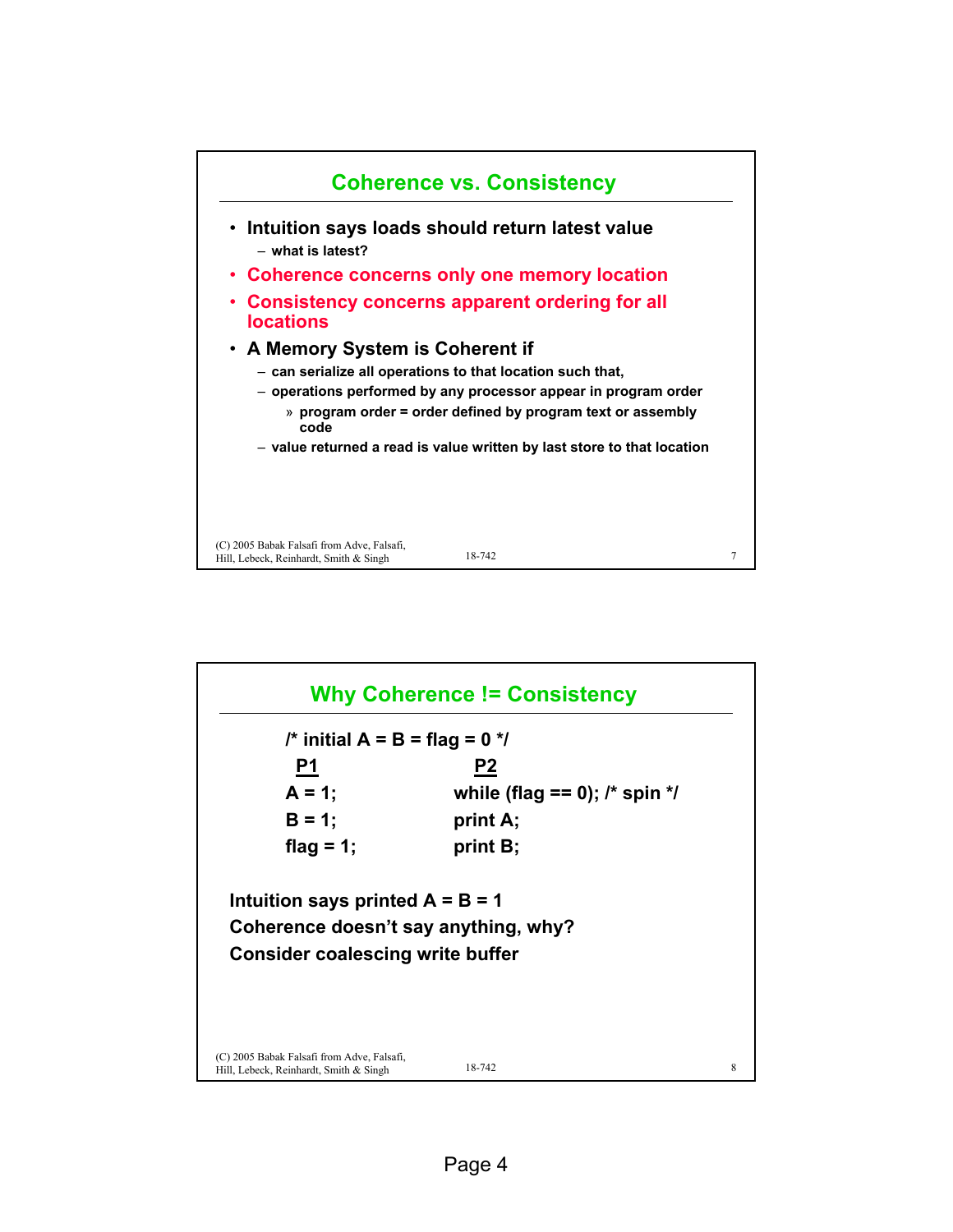

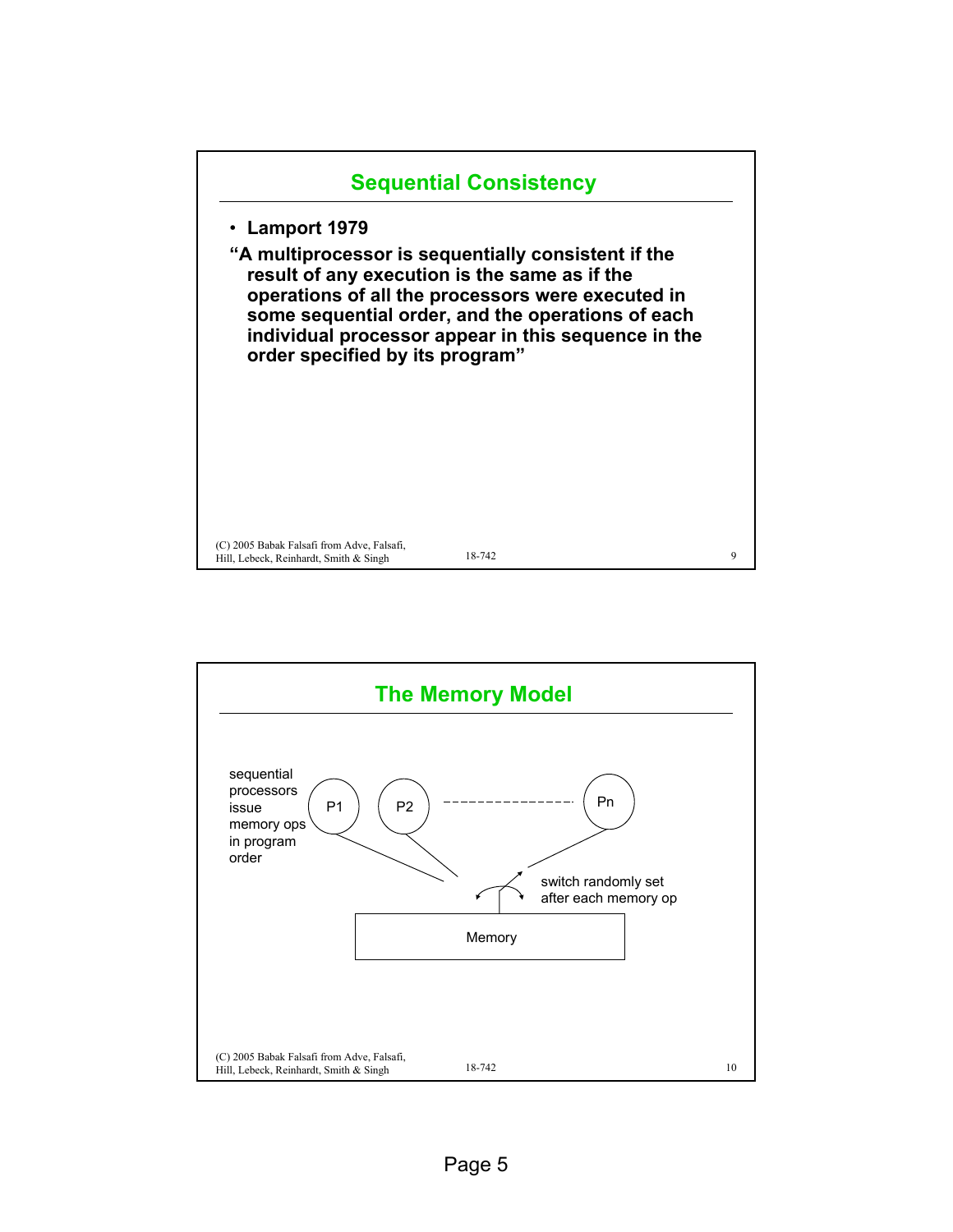

| <b>Definitions</b>                                                                                                                   |    |  |  |  |  |
|--------------------------------------------------------------------------------------------------------------------------------------|----|--|--|--|--|
| • Memory operation                                                                                                                   |    |  |  |  |  |
| - exection of load, store, atomic read-modify-write access to mem location                                                           |    |  |  |  |  |
| • Issue                                                                                                                              |    |  |  |  |  |
| - operation is issued when it leaves processor and is presented to memory<br>system (cache, write-buffer, local and remote memories) |    |  |  |  |  |
| • Perform                                                                                                                            |    |  |  |  |  |
| - store is performed wrt to a processor p when a load by p returns value<br>produced by that store or a later store                  |    |  |  |  |  |
| - A load is performed wrt to a processor when subsequent stores cannot<br>affect value returned by that load                         |    |  |  |  |  |
| • Complete                                                                                                                           |    |  |  |  |  |
| - memory operation is performed wrt all processors.                                                                                  |    |  |  |  |  |
| • Program Execution                                                                                                                  |    |  |  |  |  |
| - Memory operations for specific run only (ignore non memory-referencing<br>instructions)                                            |    |  |  |  |  |
| (C) 2005 Babak Falsafi from Adve, Falsafi,<br>18-742<br>Hill, Lebeck, Reinhardt, Smith & Singh                                       | 12 |  |  |  |  |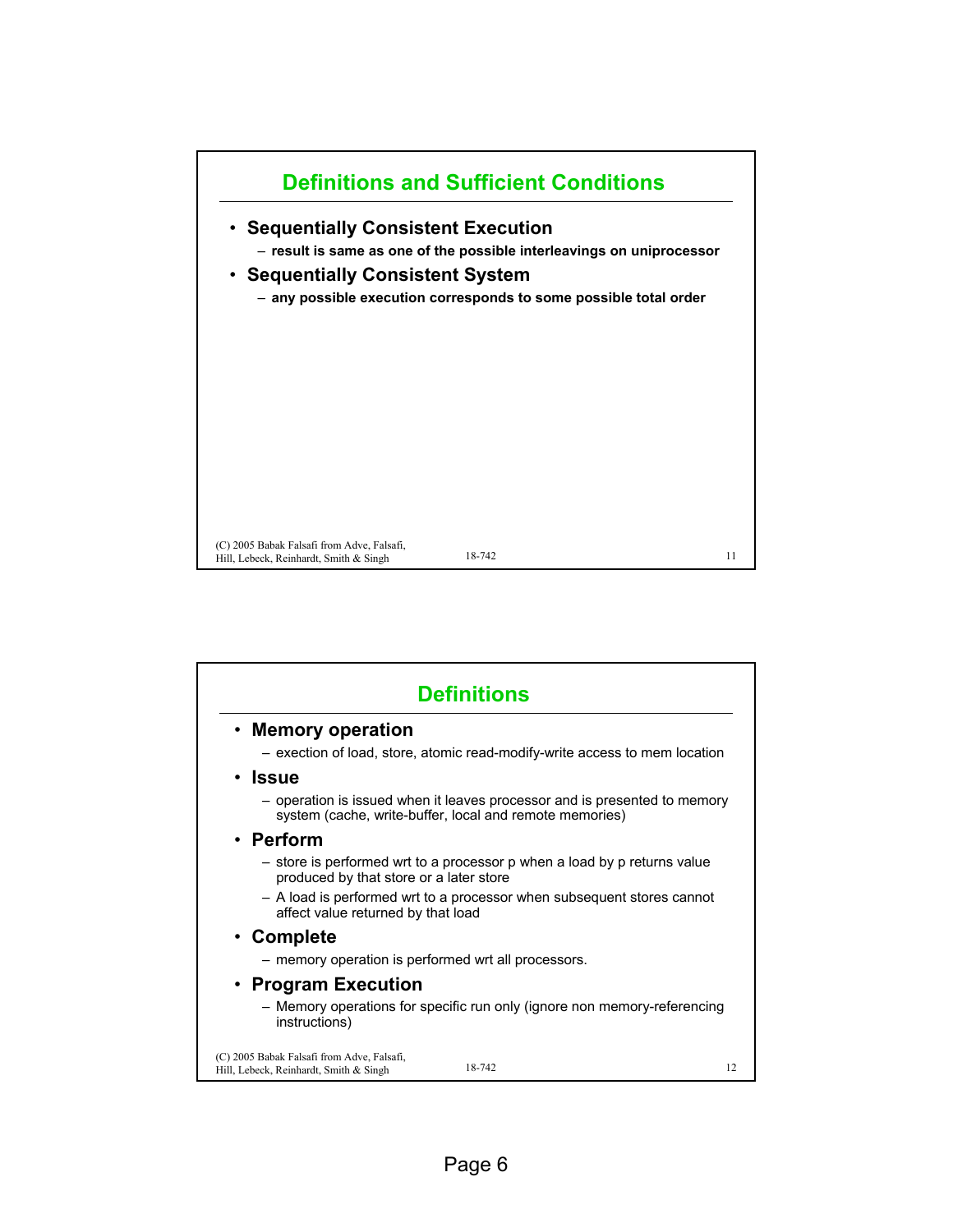

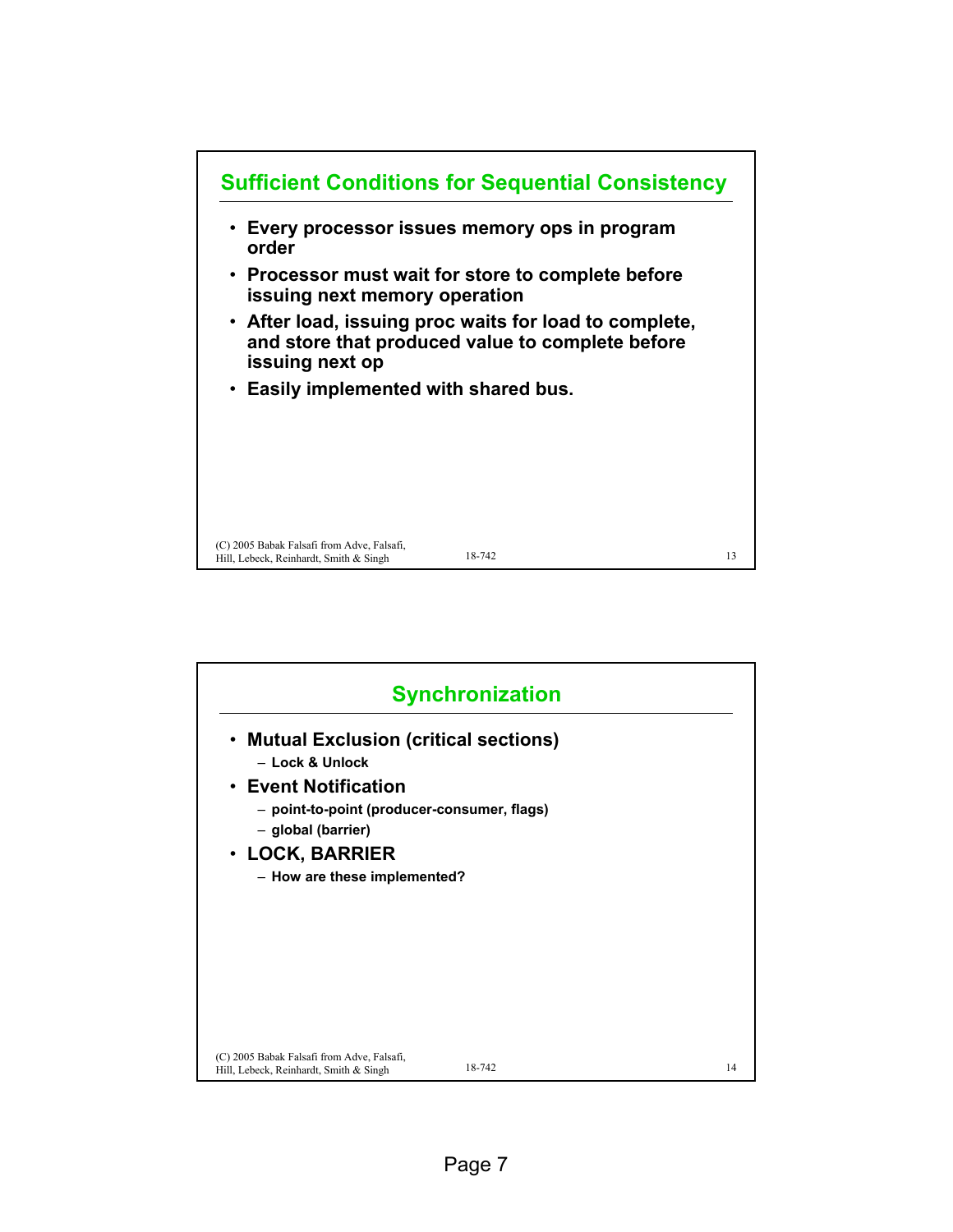

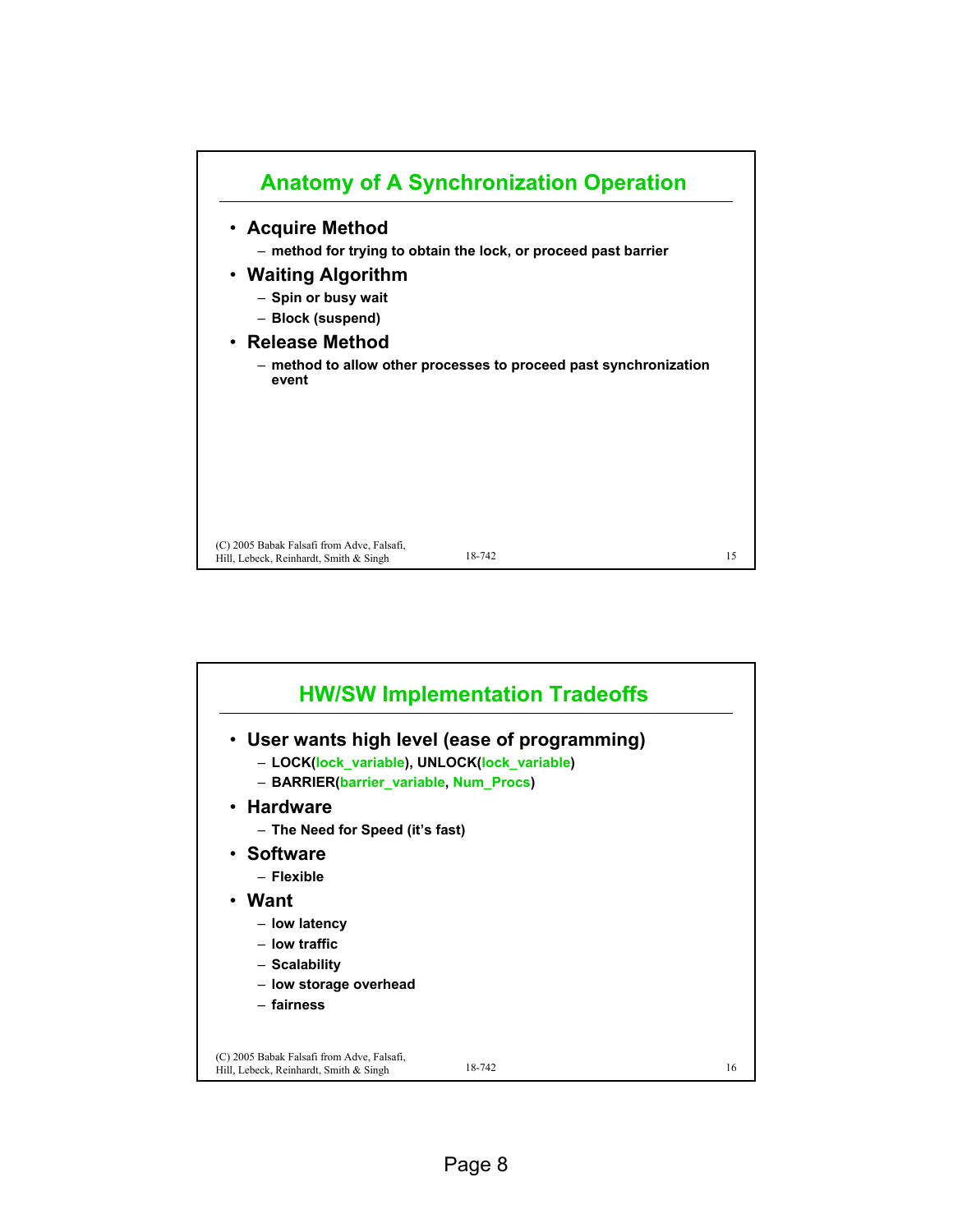

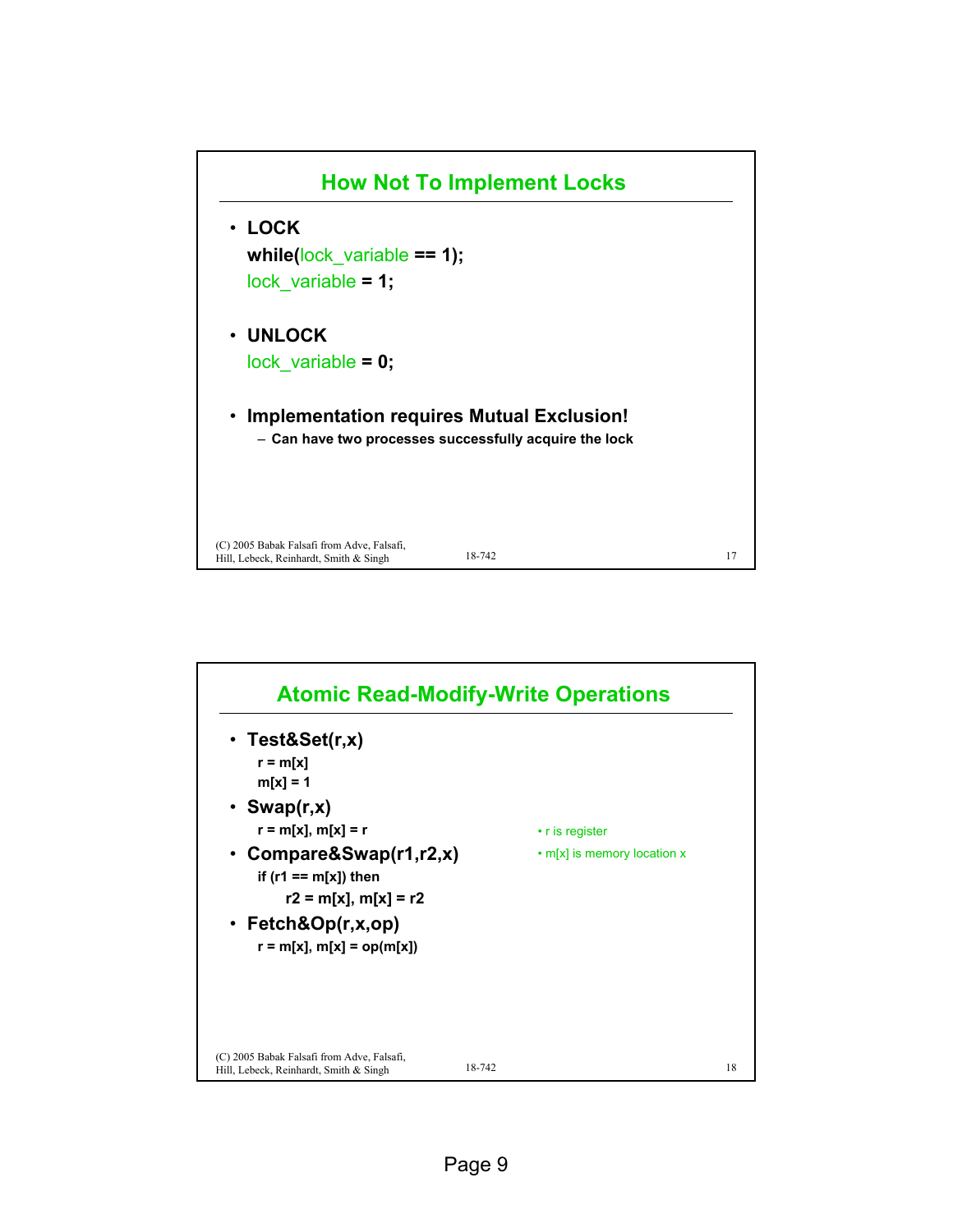

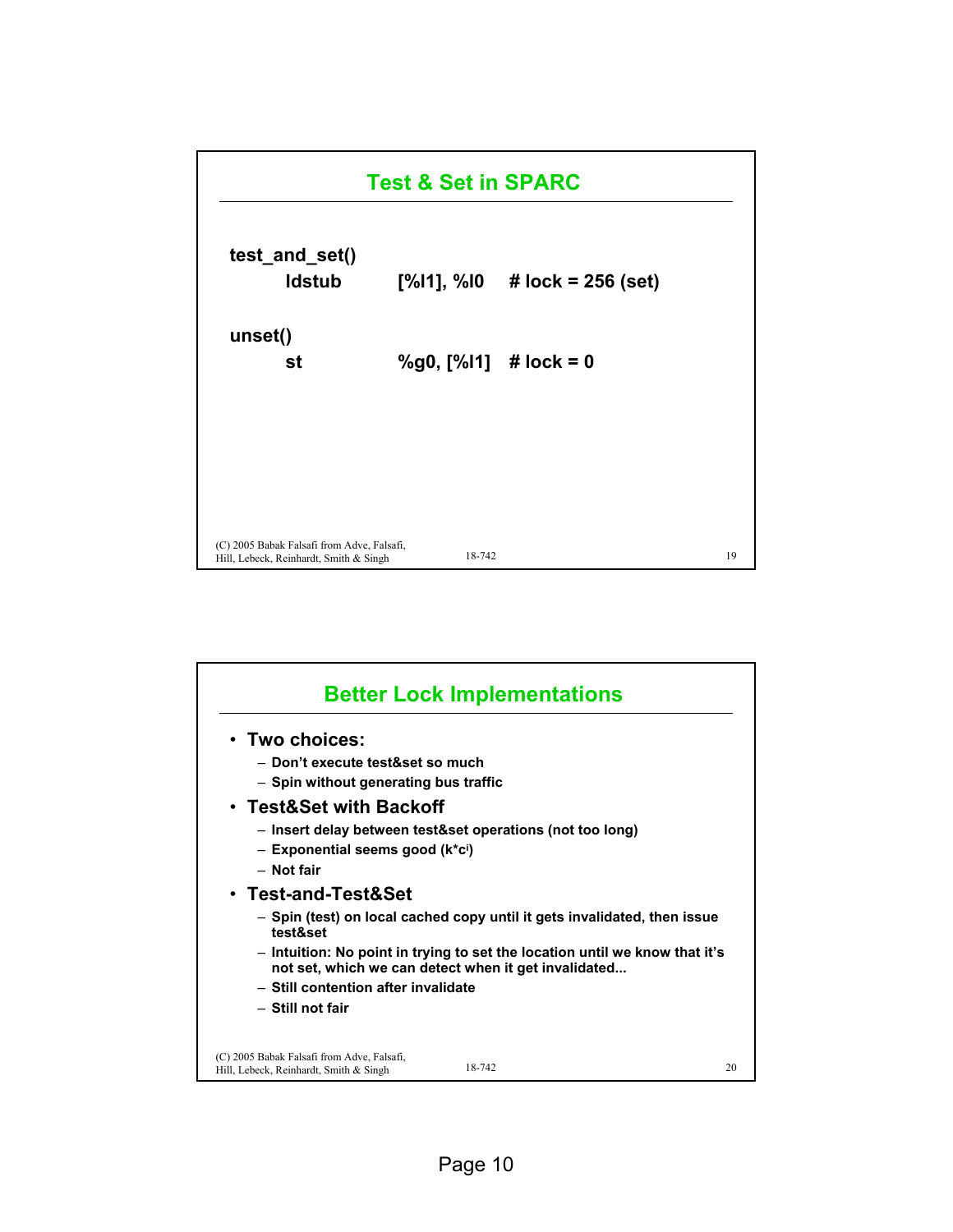

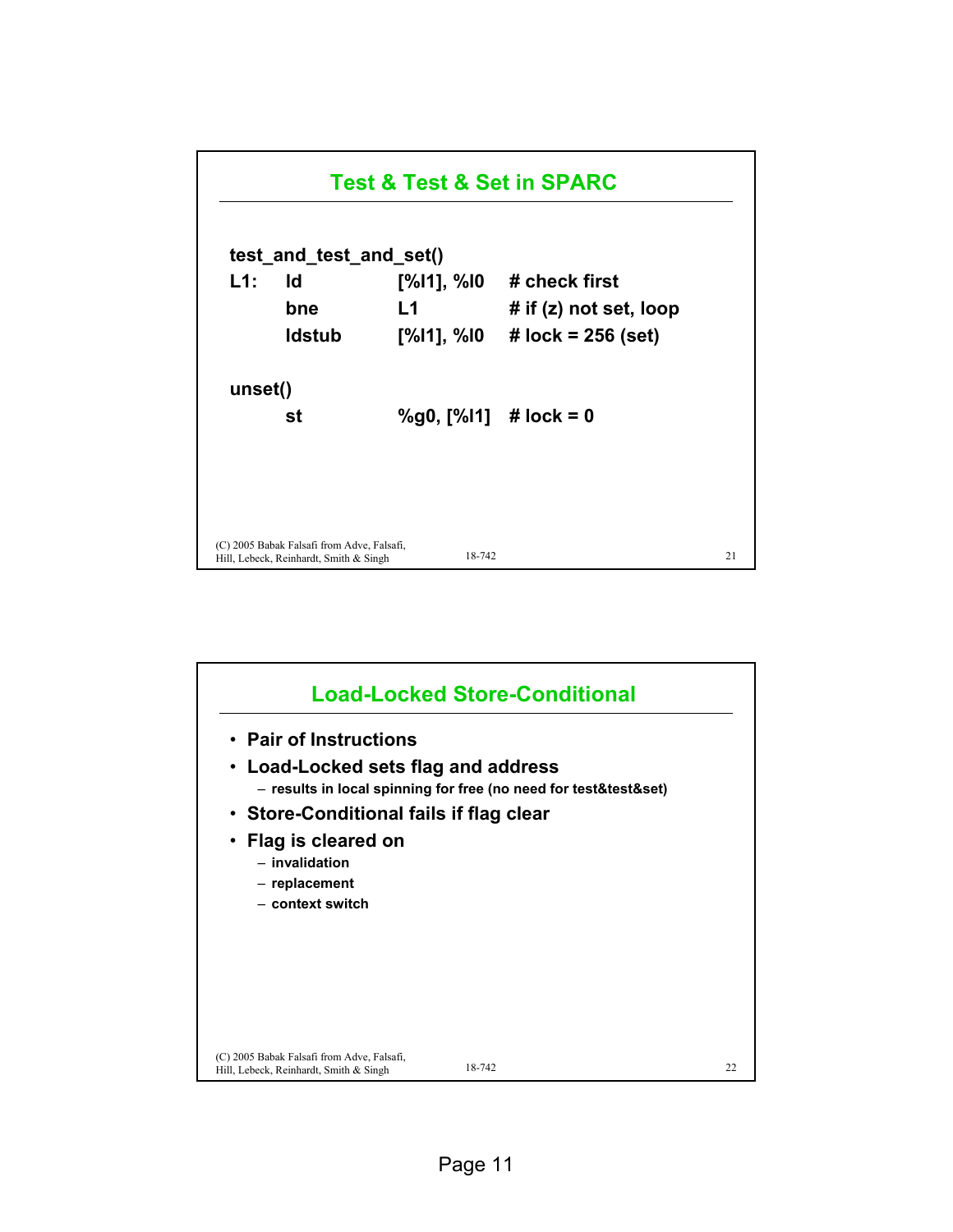

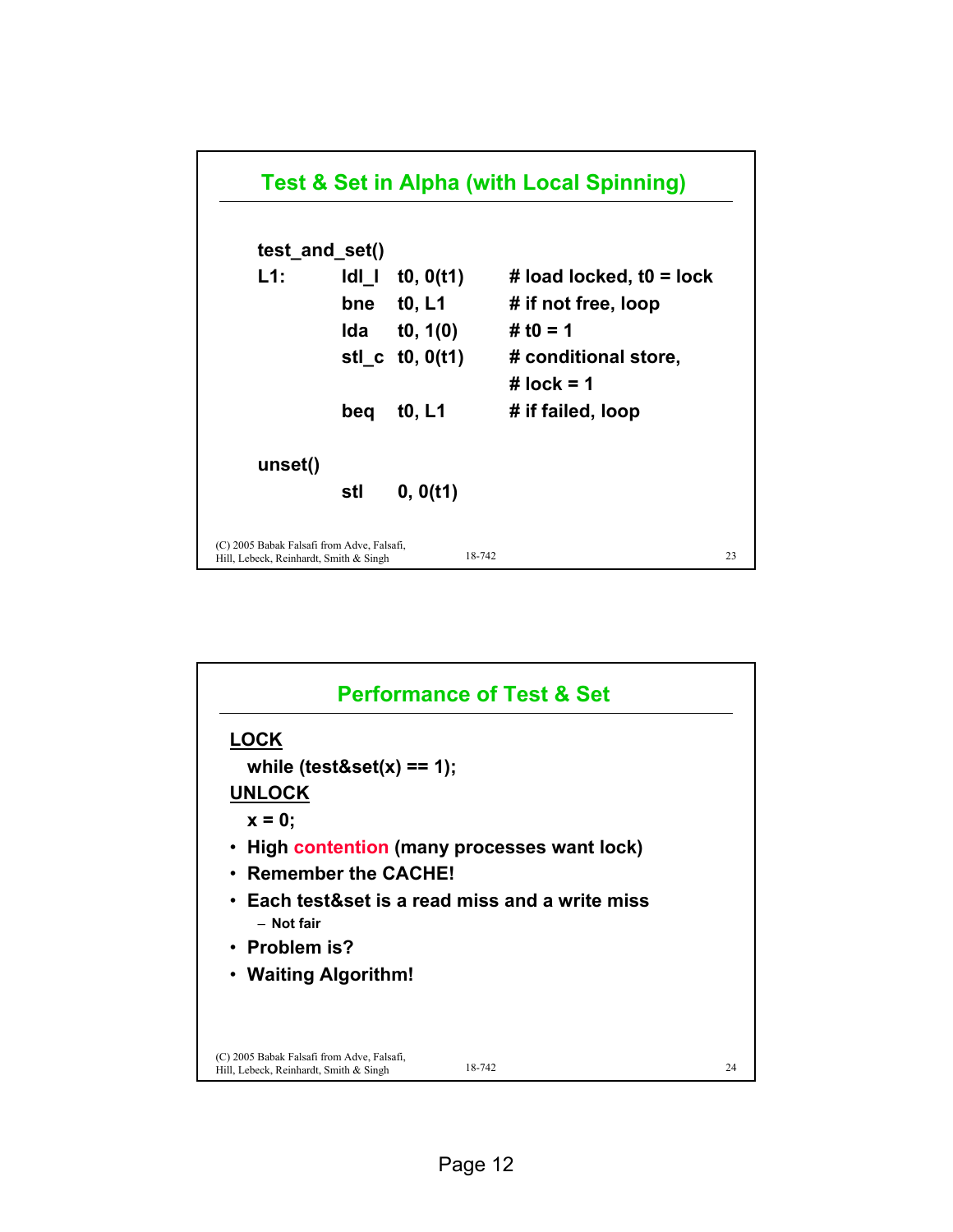

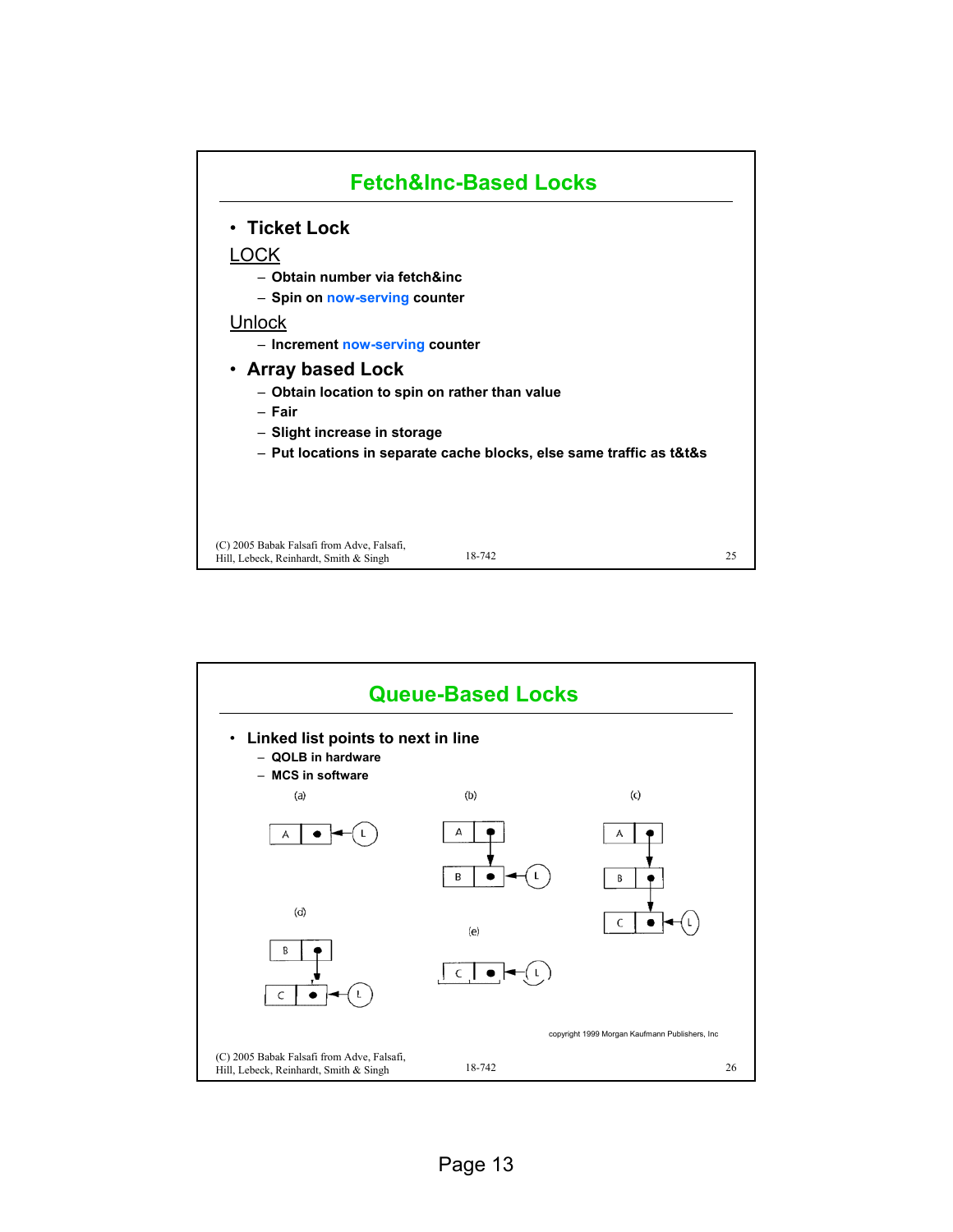

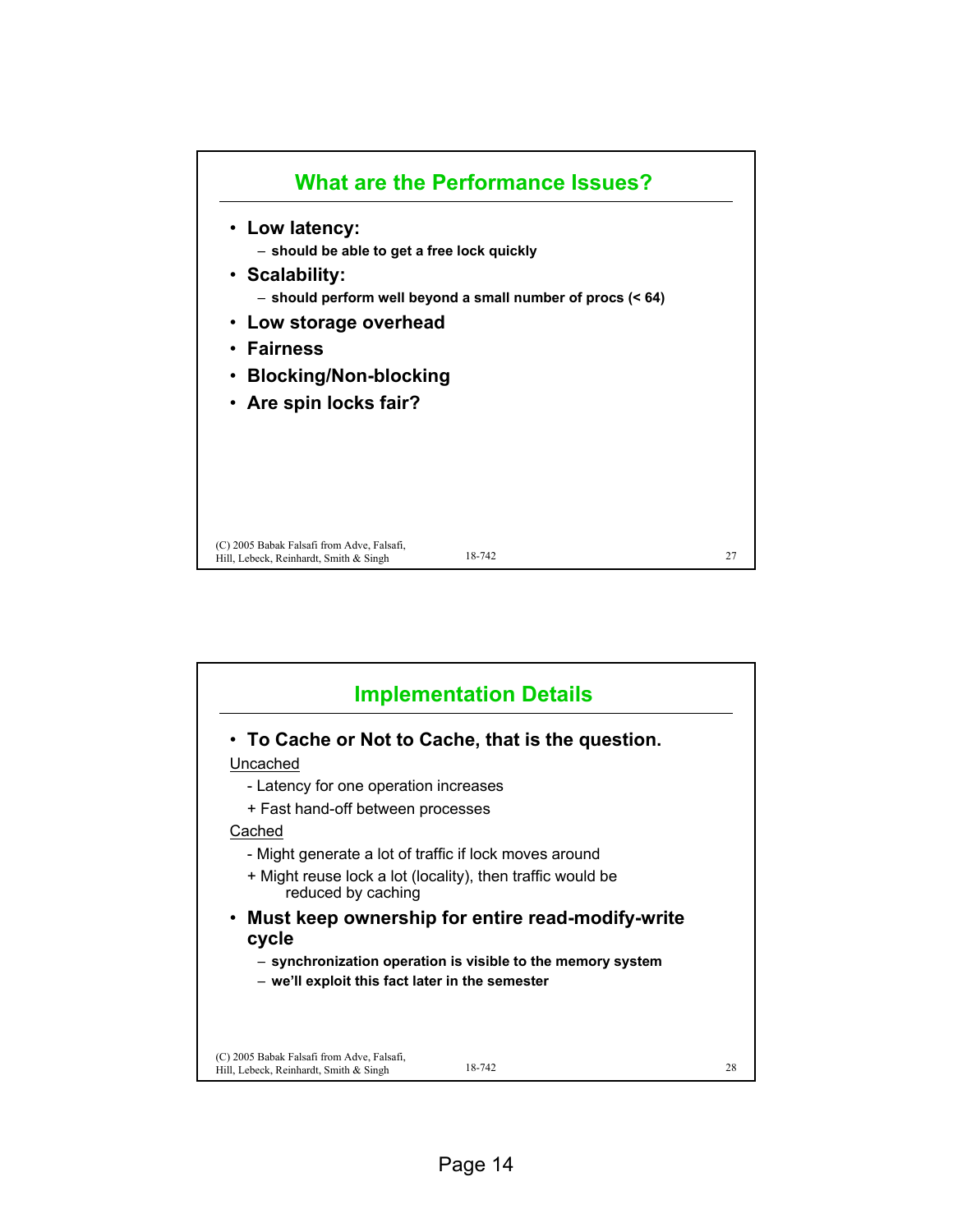| Kaegi et al.'s Paper:<br><b>Fundamental Mechanisms to Reduce Overhead</b>                                                      |        |        |                    |         |  |  |  |  |  |
|--------------------------------------------------------------------------------------------------------------------------------|--------|--------|--------------------|---------|--|--|--|--|--|
| <b>Basic mechanisms used by locks:</b><br>- Local spinning<br>- Queue-based locking<br>- Collocation<br>- Synchronous prefetch |        |        |                    |         |  |  |  |  |  |
|                                                                                                                                | L-spin | Queue  | <b>Collocation</b> | S-fetch |  |  |  |  |  |
| T&S                                                                                                                            | no     | no     | optional           | no      |  |  |  |  |  |
| <b>T&amp;T&amp;S</b>                                                                                                           | yes    | no     | optional           | no      |  |  |  |  |  |
| <b>MCS</b>                                                                                                                     | yes    | yes    | partial            | no      |  |  |  |  |  |
| <b>QOLB</b>                                                                                                                    | yes    | yes    | optional           | yes     |  |  |  |  |  |
| (C) 2005 Babak Falsafi from Adve, Falsafi,<br>Hill, Lebeck, Reinhardt, Smith & Singh                                           |        | 18-742 |                    | 29      |  |  |  |  |  |

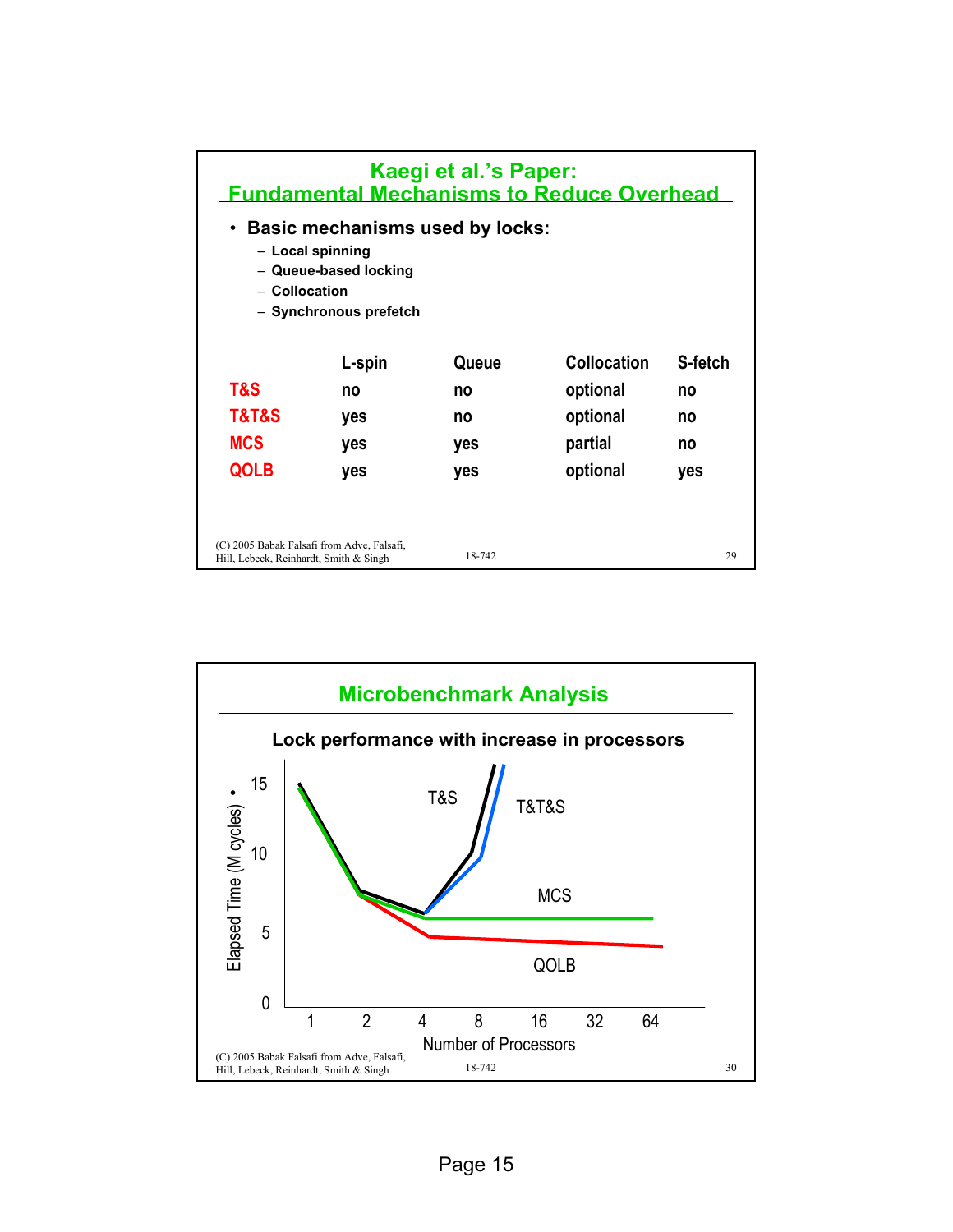

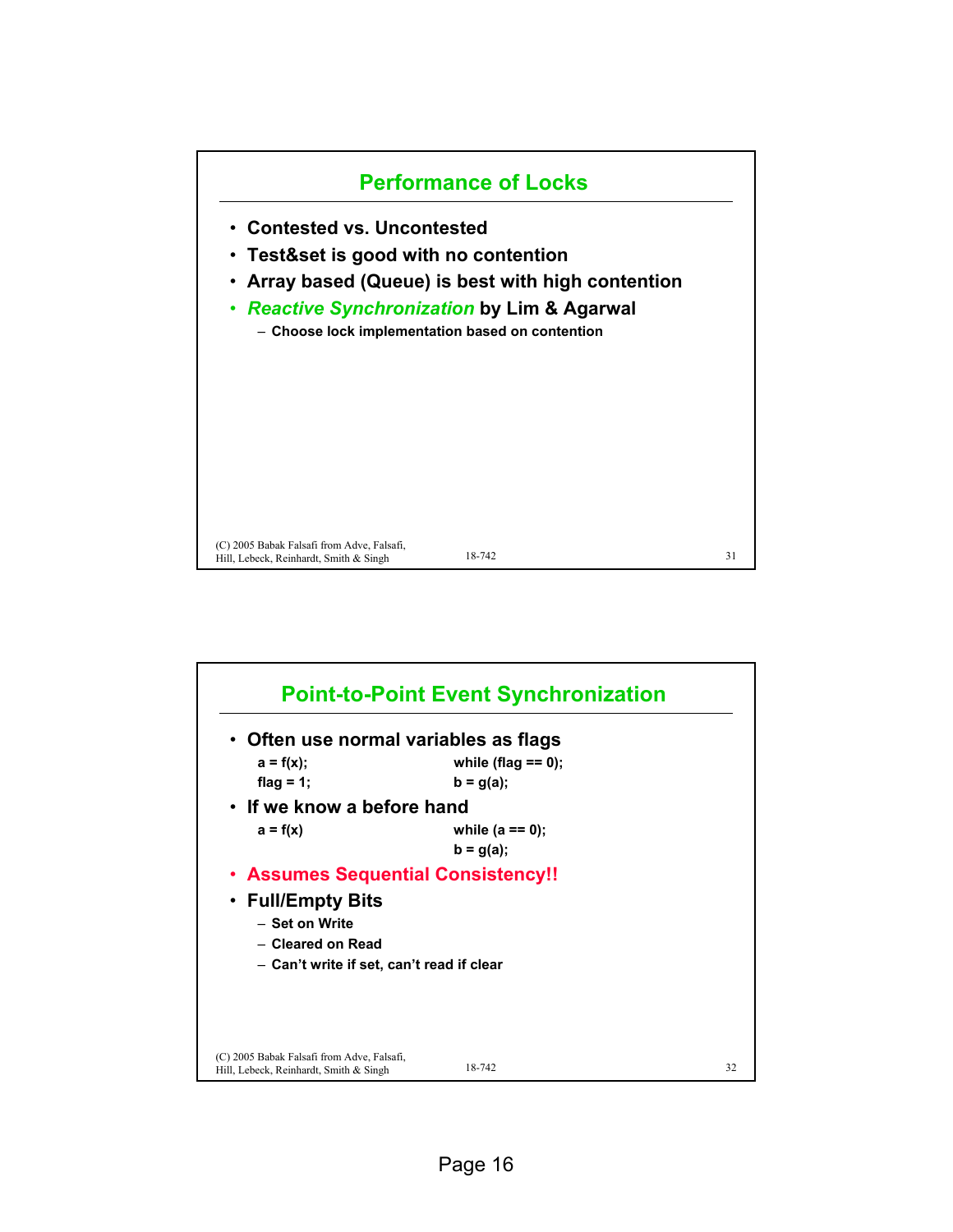